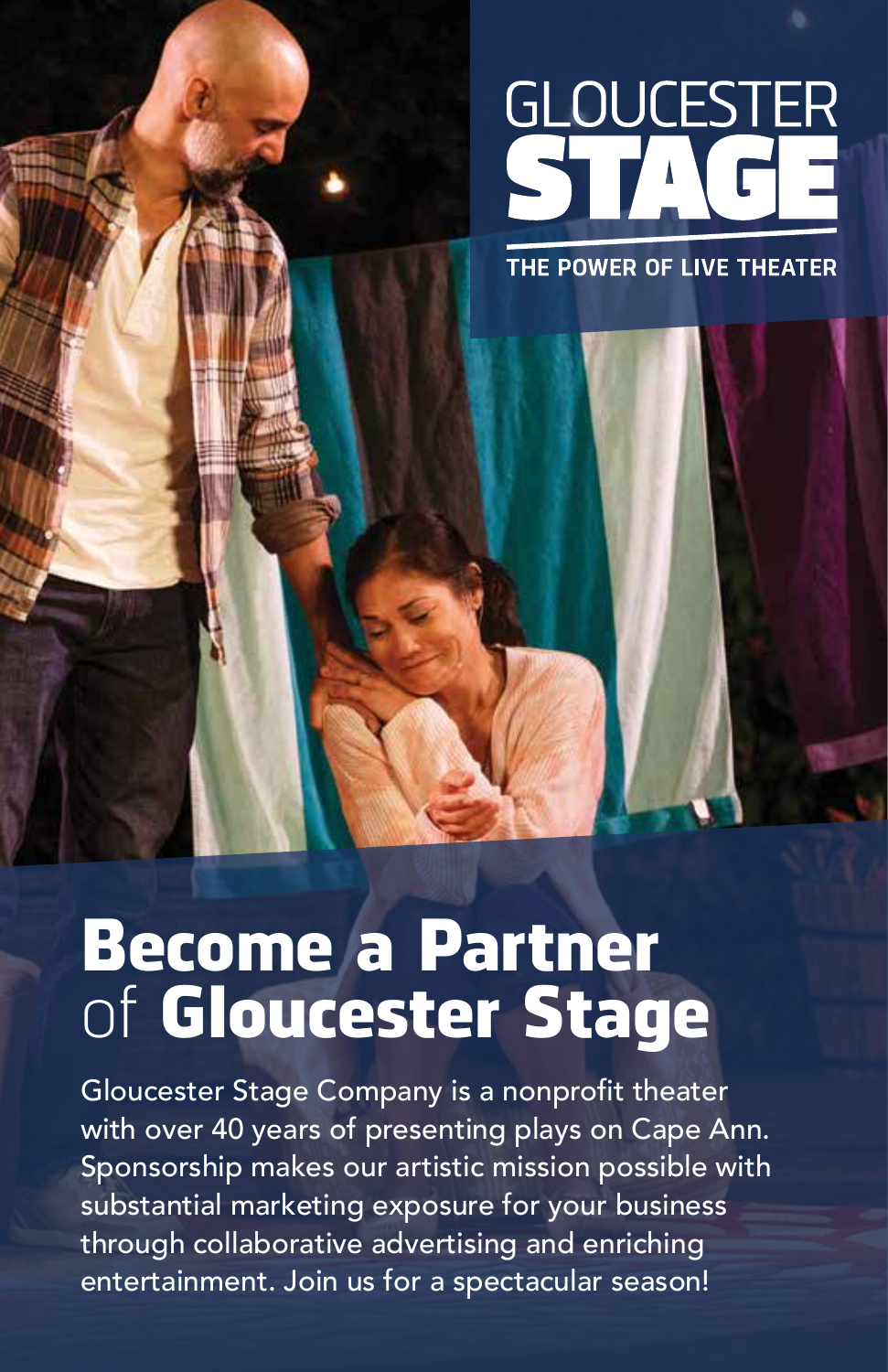

## Gloucester Stage Company's MISSION

- » Present professional productions of intellectually stimulating and socially relevant theater
- » Provide a nurturing work environment in an inspirational setting for artists of exceptional talent
- » Enrich the greater theater landscape by introducing audiences to new work
- » Contribute to the cultural and educational development of Cape Ann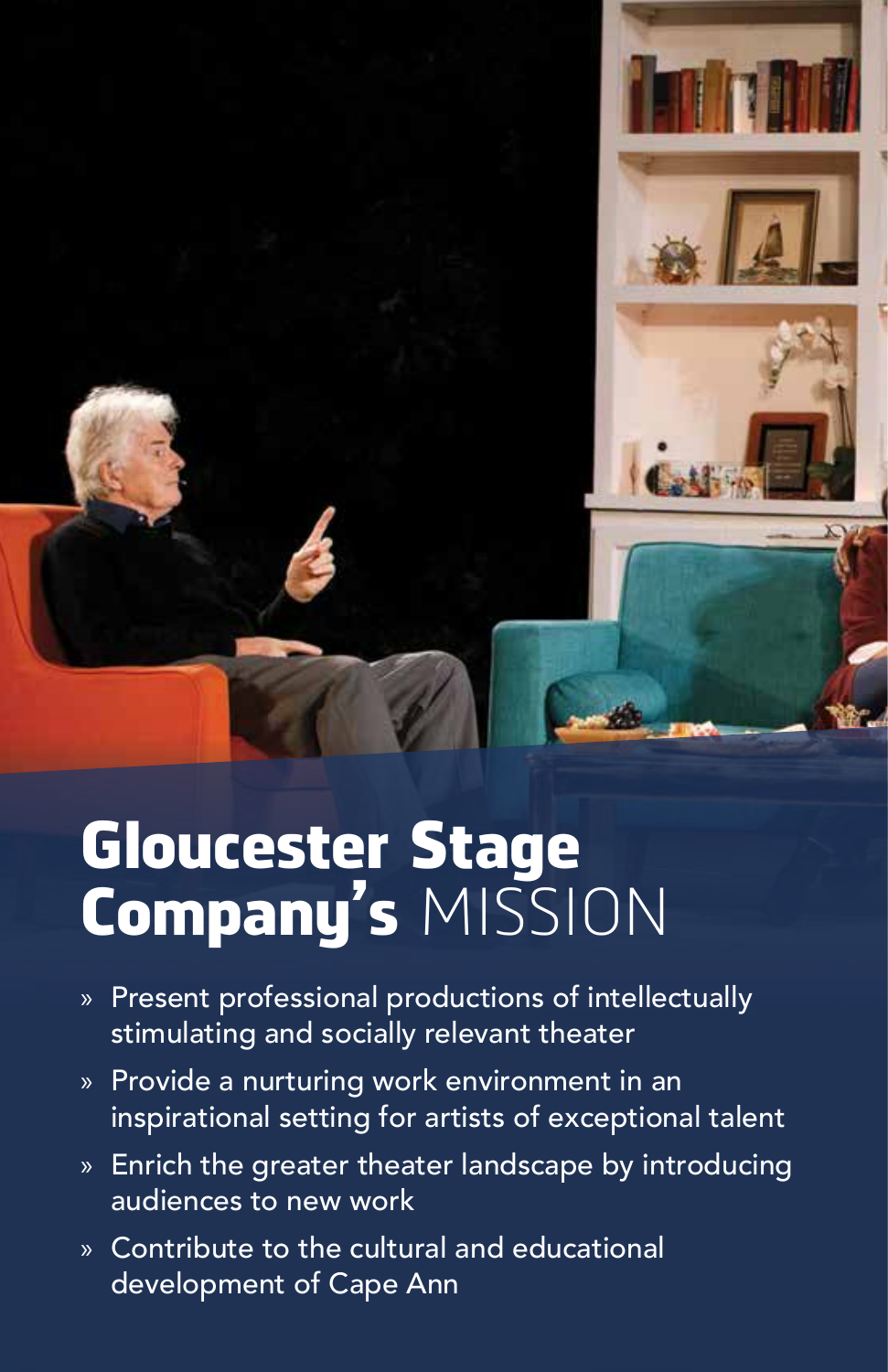Receive prominent exposure and unlock the full potential of a partnership with Gloucester Stage's proven artistic excellence. Premier **SEASON** SPONSOR

Join us in bringing an entire community together to experience an invigorating story onstage and connect with your organization.

#### Producer SPONSOR

Increase your brand awareness with audiences while they are immersed in the power of live theater.

#### **Director** SPONSOR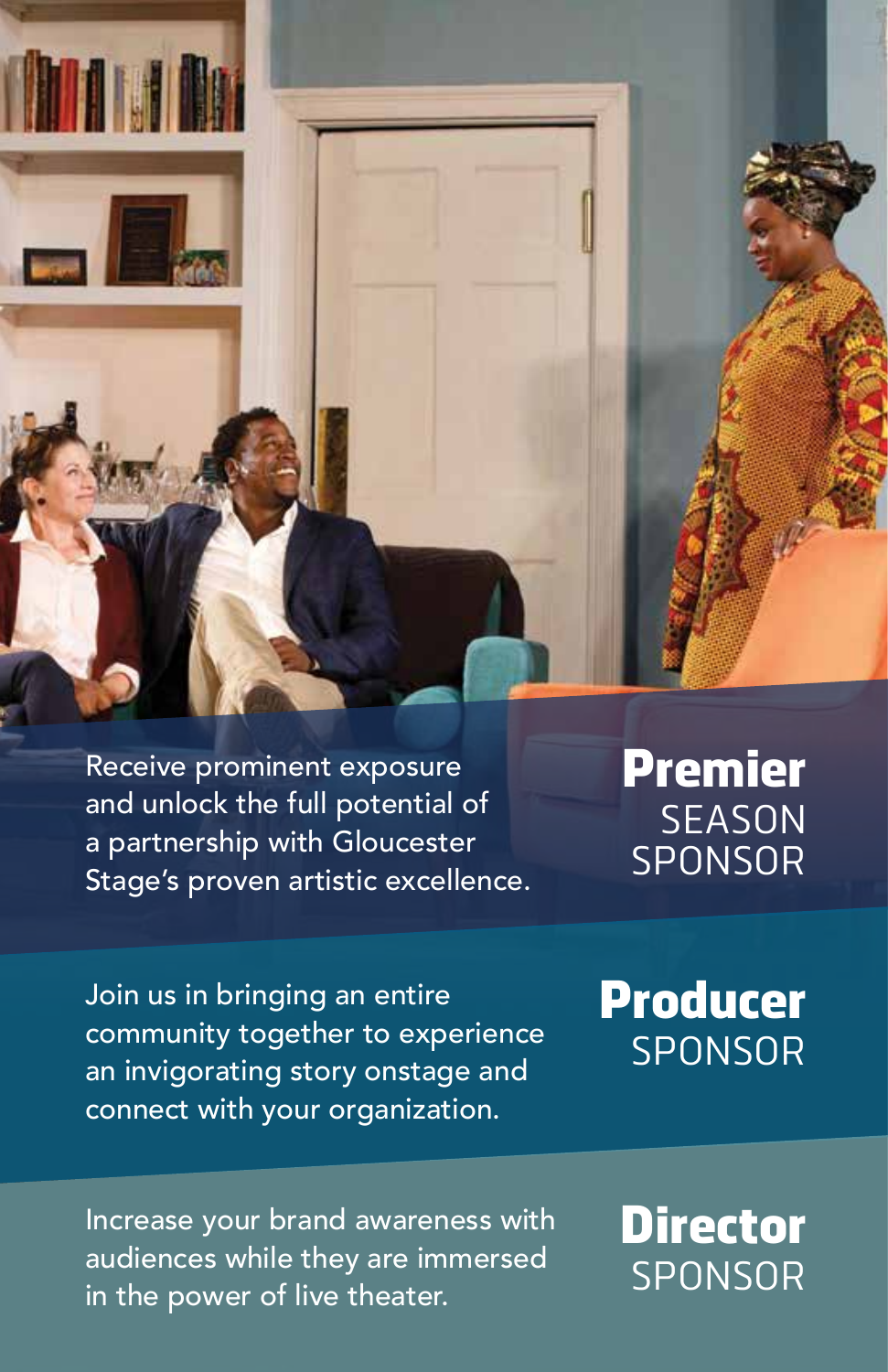## Premier SEASON SPONSOR

#### $\circledcirc$  S10.000 per season

#### BENEFITS INCLUDE:

Program advertisement *Placement:* INSIDE COVER

Logo click-through on Gloucester Stage website *Placement:* HOME PAGE

Digital ad in lobby *Duration:* 30 SEC X 5 PRODUCTIONS

VIP tickets for staff, customers, and friends

20 TICKETS X ALL 5 PRODUCTIONS

Recognition and logo placement on all promotional materials for main stage productions, including:

7,800+ POSTCARDS *mailed out twice during the summer season*

25,000 **BROCHURES** *mailed out to patrons and distributed at tourist info stations*

900 POSTERS *distributed around Cape Ann and into Boston*

#### **125 +** LIVE PERFORMANCES

Sponsors will also be included in press releases, curtain speeches, e-newsletters, and social media blasts throughout the season *(May through October)*.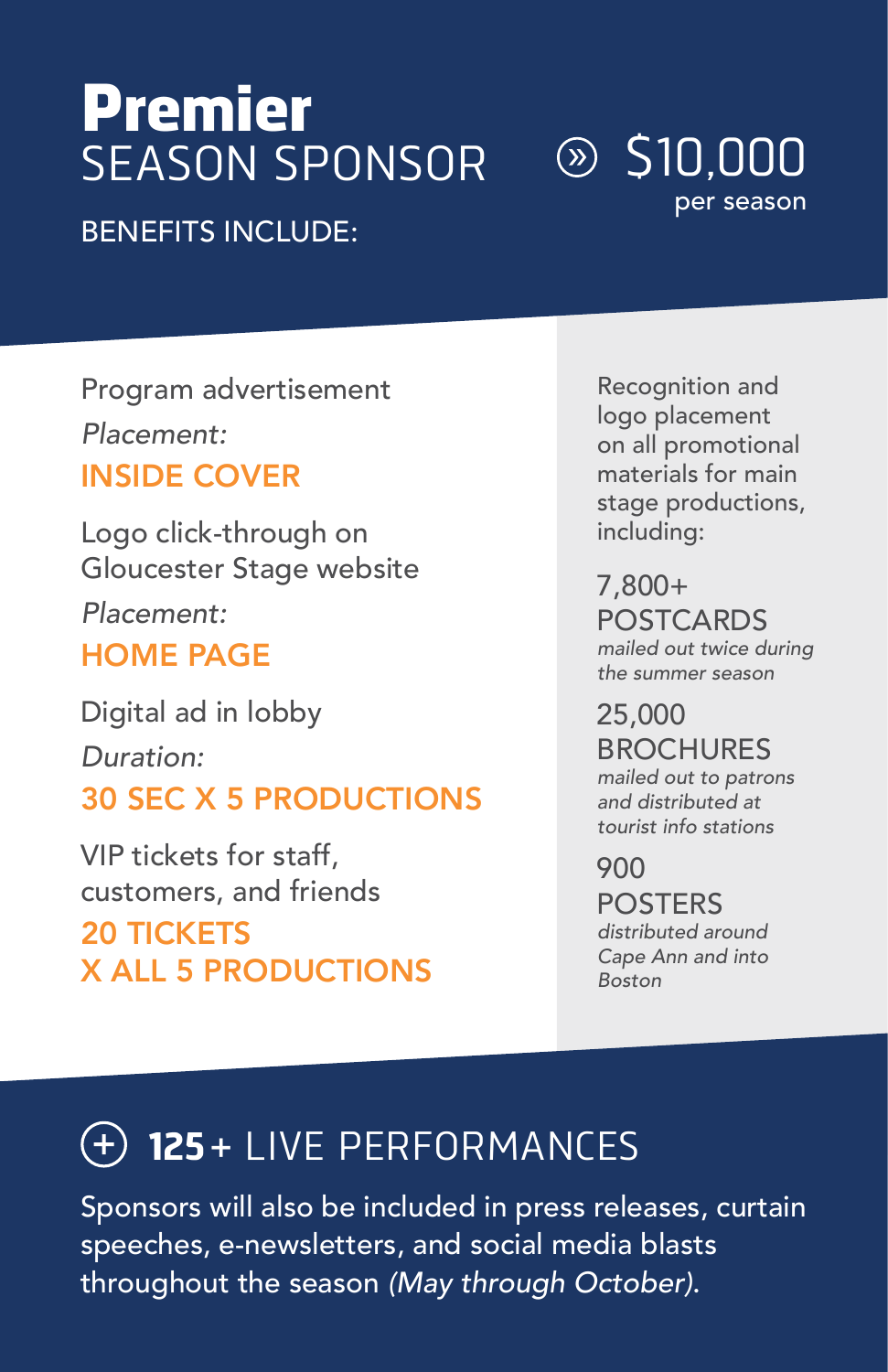## Producer SPONSOR

BENEFITS INCLUDE:

\$4,750  $(\aleph)$ per production

Program advertisement *Placement:* INSIDE FULL PAGE

Logo click-through on Gloucester Stage website *Placement:* PRODUCTION PAGE

Digital ad in lobby *Duration:* 30 SEC X 1 PRODUCTION

VIP tickets for staff, customers, and friends 20 TICKETS

Recognition and logo placement on all promotional materials for main stage productions, including:

7,800+ POSTCARDS *mailed out during the summer season*

150 POSTERS *distributed around Cape Ann and into Boston*

#### **25 +** LIVE PERFORMANCES

Sponsors will also be included in press releases, curtain speeches, e-newsletters, and social media blasts during the run of the production *(1–2 months).*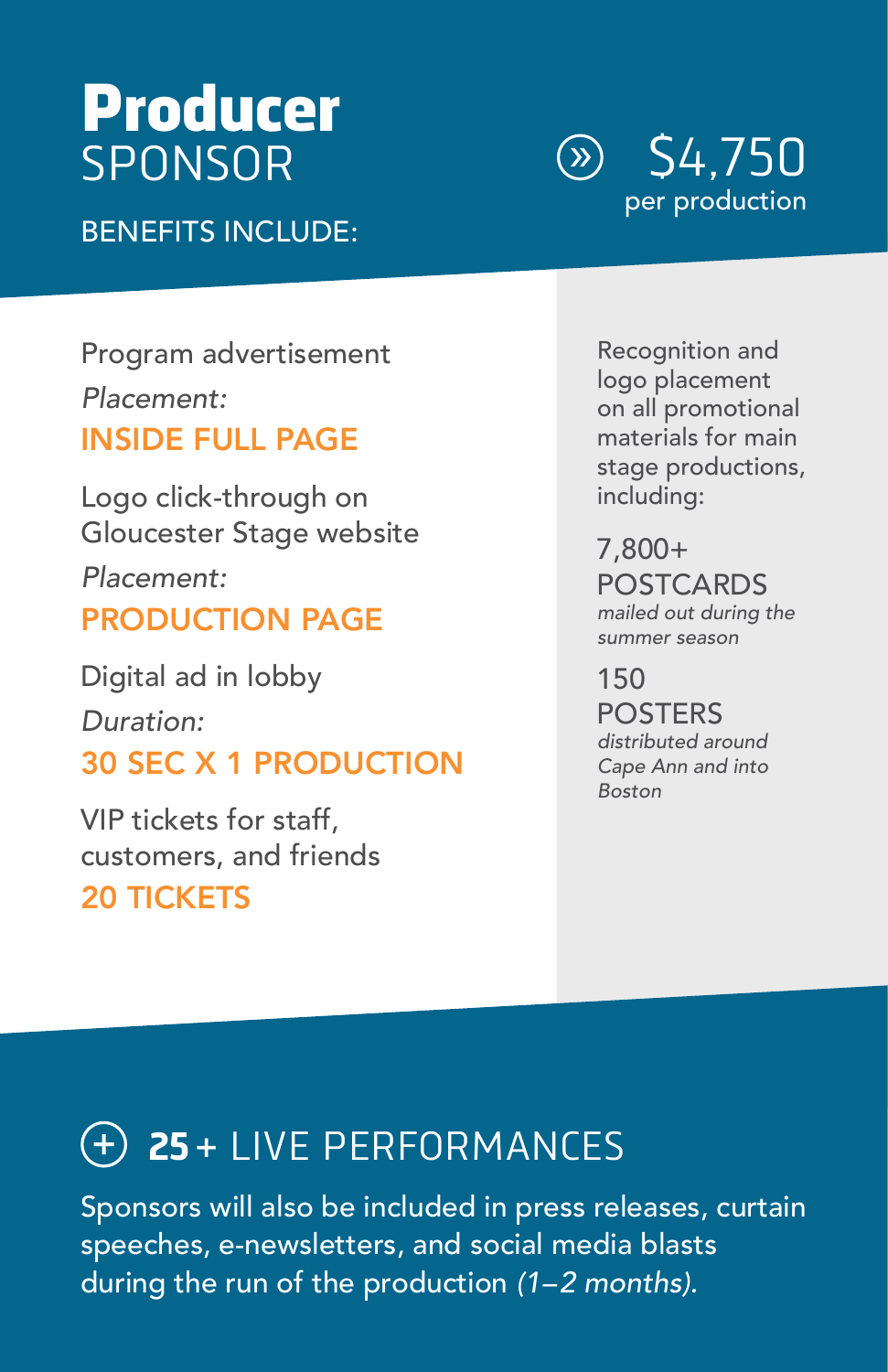## Director SPONSOR

BENEFITS INCLUDE:

\$1,750  $\bigcirc$ per production

Program advertisement *Placement:* INSIDE HALF PAGE

Logo click-through on Gloucester Stage website *Placement:* PRODUCTION PAGE

Digital ad in lobby *Duration:* 10 SEC X 1 PRODUCTION

VIP tickets for staff, customers, and friends

10 TICKETS

Recognition and logo placement on all promotional materials for main stage productions, including:

150 POSTERS *distributed around Cape Ann and into Boston*

#### **25 +** LIVE PERFORMANCES

Sponsors will also be included in press releases, curtain speeches, e-newsletters, and social media blasts during the run of the production *(1–2 months).*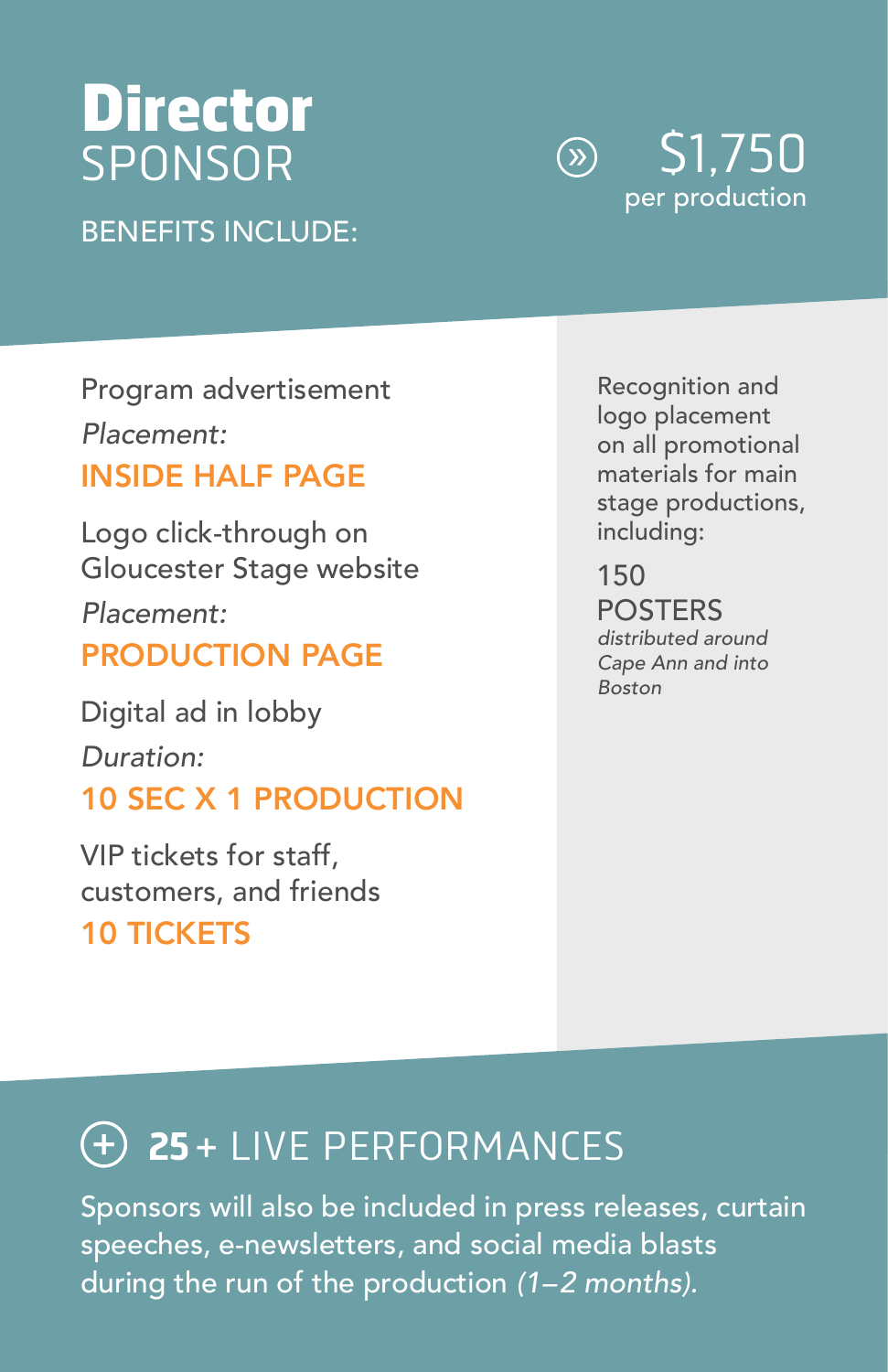### Program AD PLACEMENT

Connect with over 16,000 theater patrons while helping to create, design, and produce quality theater. 10K Printed.



#### Become a Partner.<br>CONTACT: chris@gloucesterstage.com